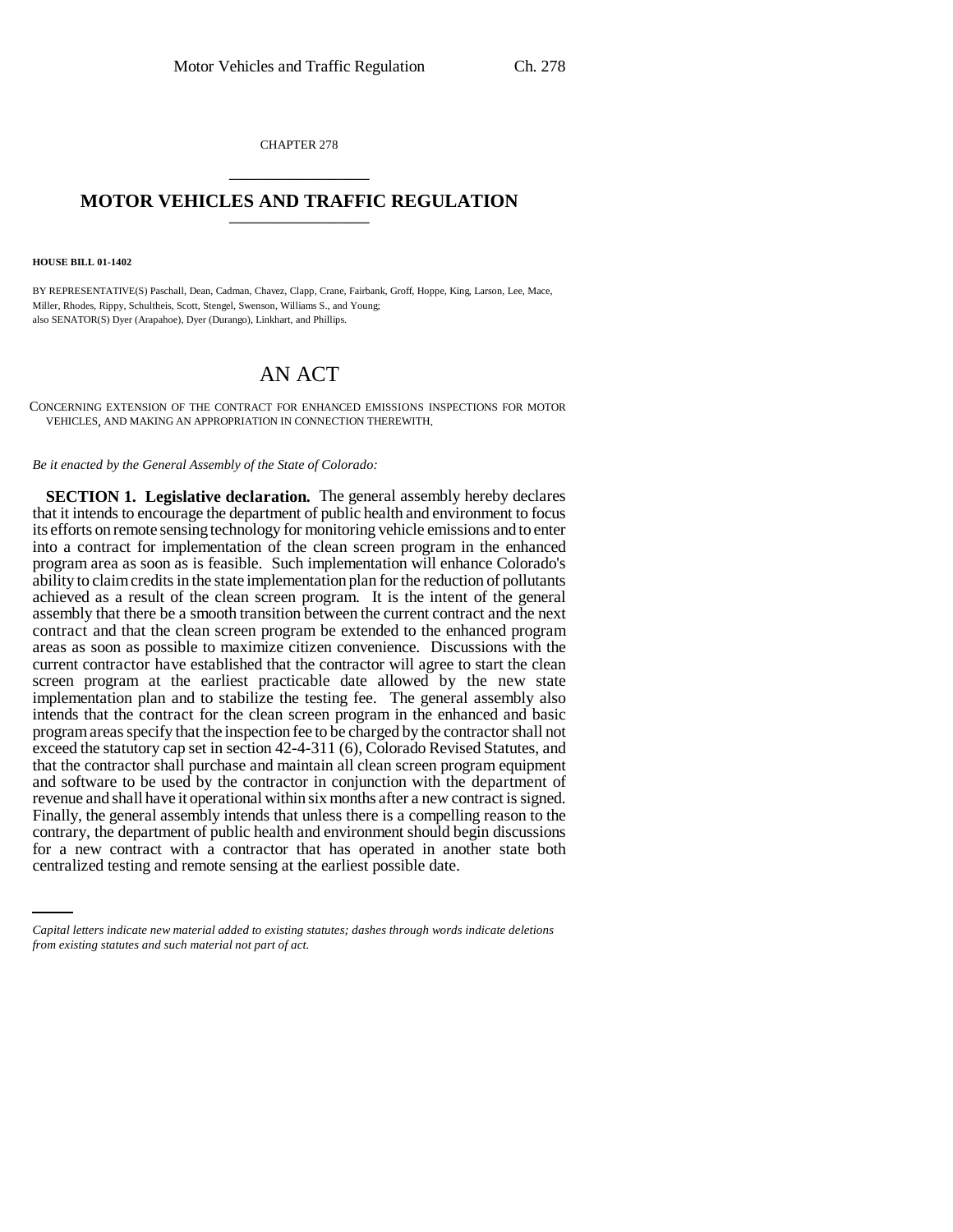**SECTION 2.** 42-4-304 (5), Colorado Revised Statutes, is amended, and the said 42-4-304 is further amended BY THE ADDITION OF A NEW SUBSECTION to read:

**42-4-304. Definitions relating to automobile inspection and readjustment program.** As used in sections 42-4-301 to 42-4-316, unless the context otherwise requires:

(5) "Contractor" means any person, partnership, entity, or corporation that is awarded a contract or service agreement by the state of Colorado through a competitive bid process conducted by the division in consultation with the executive director and in accordance with the "Procurement Code", articles 101 to 112 of title 24, C.R.S., and section 42-4-306, to provide inspection services for vehicles required to be inspected pursuant to section 42-4-310 within the enhanced program area, as set forth in subsection  $(9)$  of this section, and to operate enhanced inspection centers necessary to perform inspections, Any such contractor shall establish new enhanced inspection centers and shall update existing technical centers in the enhanced program area to the same level of inspection technology as enhanced inspection centers AND TO OPERATE THE CLEAN SCREEN PROGRAM WITHIN THE PROGRAM AREA.

(8.5) "ENHANCED EMISSIONS INSPECTION" MEANS A MOTOR VEHICLE EMISSIONS INSPECTION CONDUCTED PURSUANT TO THE ENHANCED EMISSIONS PROGRAM, INCLUDING A DETECTION OF HIGH EMISSIONS BY REMOTE SENSING, AN IDENTIFICATION OF HIGH EMITTERS, A CLEAN SCREEN INSPECTION, OR AN INSPECTION CONDUCTED AT AN ENHANCED INSPECTION CENTER.

**SECTION 3.** 42-4-306 (3) (a) (I) (C), (3) (b) (I), (17) (e), and (23), Colorado Revised Statutes, are amended, and the said 42-4-306 (3) (b) is further amended BY THE ADDITION OF A NEW SUBPARAGRAPH, to read:

**42-4-306. Powers and duties of commission - automobile inspection and readjustment program - basic emissions program - enhanced emissions program - clean screen program.** (3) (a) (I) (C) Upon the adoption of specifications for measuring instruments and test analyzer systems, the division in consultation with the executive director shall MAY let bids for the procurement of instruments which THAT meet federal requirements or guidelines and the standards of the federal act. The invitation for bids for test analyzer systems for the basic program and the inspection-only facilities in the enhanced program shall include, but shall not be limited to, the requirements for data collection and electronic transfer of data as established by the commission, service and maintenance requirements for such instruments for the period of the contract, requirements for replacement or loan instruments in the event that the purchased or leased instruments do not function, and the initial purchase or lease price. On and after May 26, 1998, THE EFFECTIVE DATE OF THIS SUB-SUBPARAGRAPH  $(C)$ , AS AMENDED, each contract for the purchase of such instruments shall have a term of no more than five FOUR years. and shall be subject to rebidding under the provisions of this paragraph (a).

(b) (I) For the enhanced emissions program, the commission shall develop system design standards, performance standards, and contractor requirements. Upon the adoption of such criteria, an open competitive request for proposals shall be issued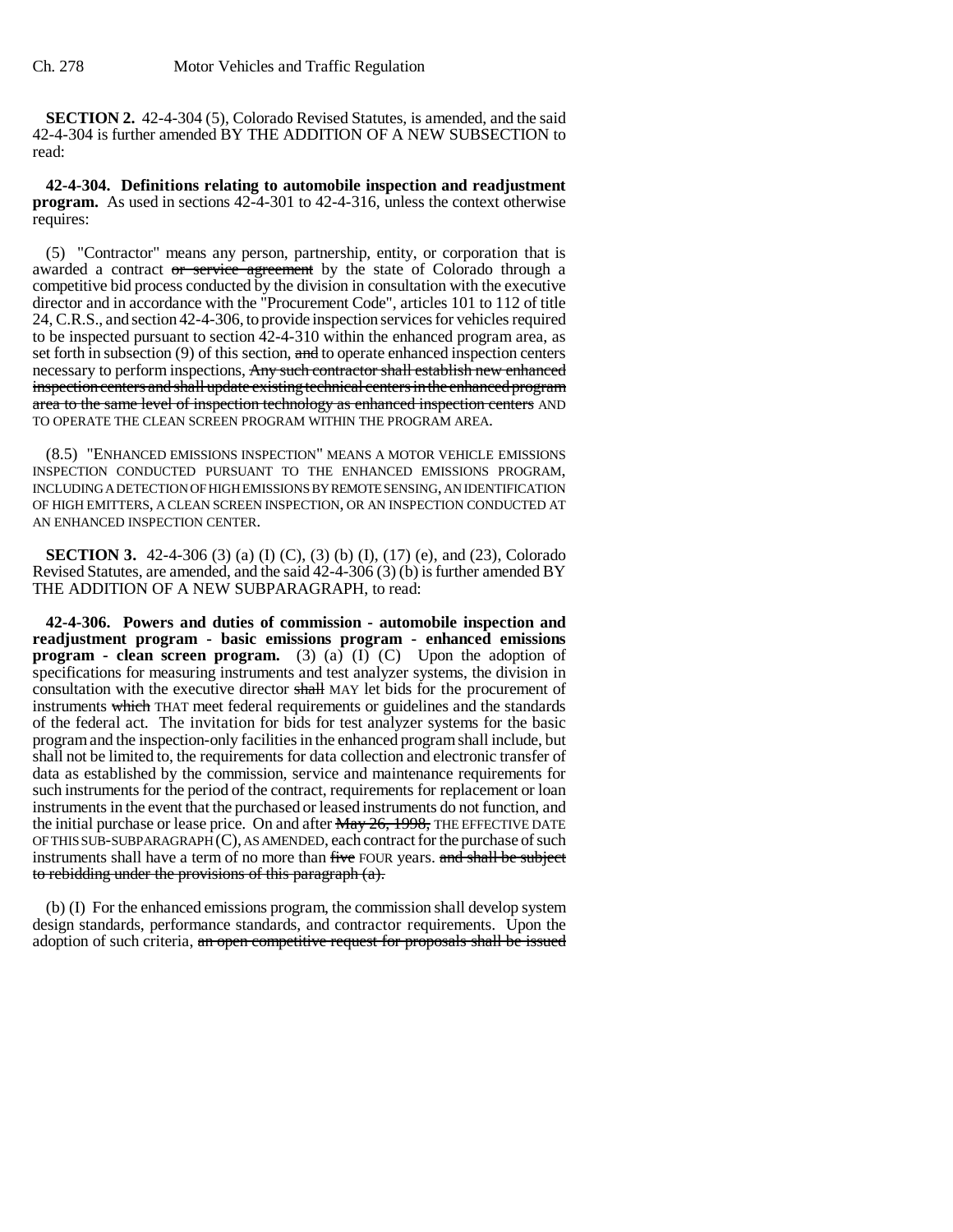by the division in consultation with the executive director MAY, according to established procedures and protocol to establish ESTABLISHED IN THE "PROCUREMENT CODE", ARTICLES 101 TO 112 OF TITLE 24, C.R.S., ENTER INTO a contract for the design, construction, equipment, maintenance, and operation of enhanced inspection centers to serve affected motorists. The request for proposals CRITERIA FOR THE AWARD OF SUCH CONTRACT shall include, but shall not be limited to, such criteria as bidders' THE CONTRACTOR'S qualifications and experience in providing emissions inspection services, financial and personnel resources available for start-up, technical or management expertise, and capacity to satisfy such requirements for the life of the contract.

(V) (A) NOTWITHSTANDING ANY CONTRARY PROVISION IN THE "PROCUREMENT CODE", ARTICLES 101 TO 112 OF TITLE 24, C.R.S., OR THIS ARTICLE, ANY CONTRACT FOR INSPECTION SERVICES MAY BE RENEWED FOR A TERM NOT TO EXCEED TWO YEARS, AFTER WHICH THE CONTRACT MAY BE RENEWED FOR A SINGLE TERM OF UP TO FOUR YEARS OR REBID; EXCEPT THAT INSPECTION FEES DURING ANY SUCH FOUR-YEAR RENEWAL CONTRACT SHALL BE AS DETERMINED UNDER SECTION 42-4-311 (6).

(B) THE COMMISSION SHALL HAVE RULE-MAKING AUTHORITY TO IMPLEMENT ANY ENVIRONMENTAL PROTECTION AGENCY-APPROVED ALTERNATIVE EMISSIONS INSPECTION SERVICES OR TECHNOLOGIES, INCLUDING ON-BOARD DIAGNOSTICS, SO LONG AS SUCH INSPECTION TECHNOLOGIES PROVIDE SIP CREDITS EQUAL TO OR GREATER THAN THOSE CURRENTLY IN THE SIP.

(17) For the enhanced emissions program, the commission shall promulgate rules and regulations establishing a network of enhanced inspection centers and inspection-only facilities within the enhanced emissions program area consistent with the following:

(e)  $(H)$  The network of enhanced inspection centers shall be located to provide adequate coverage and convenience. At least eighty percent of the population shall be within an average of five miles of an enhanced inspection center, and at least ninety-five percent of the population shall be within an average of twelve miles of an enhanced inspection center. AT A MINIMUM, THE NUMBER OF ENHANCED INSPECTION CENTERS SHALL BE EQUIVALENT TO THE NETWORK THAT EXISTED ON JANUARY 1, 2000, AND THE HOURS OF OPERATION SHALL BE DETERMINED BY THE CONTRACT.

(II) Demographic studies shall be performed by the contractor or contractors, compared to that of the state demographer, and used by the commission in establishing center location requirements to ensure that siting reflects density and distribution of census populations.

(III) A separate demographic analysis shall be done for Boulder county and Douglas county. The convenience factors set forth in paragraphs (b), (c), and (d) of this subsection (17) shall be applied separately to Boulder county and Douglas county.

(IV) Local jurisdictions and the department of revenue shall be consulted to optimize demographic analysis.

(23) (a) The commission shall promulgate rules governing the operation of the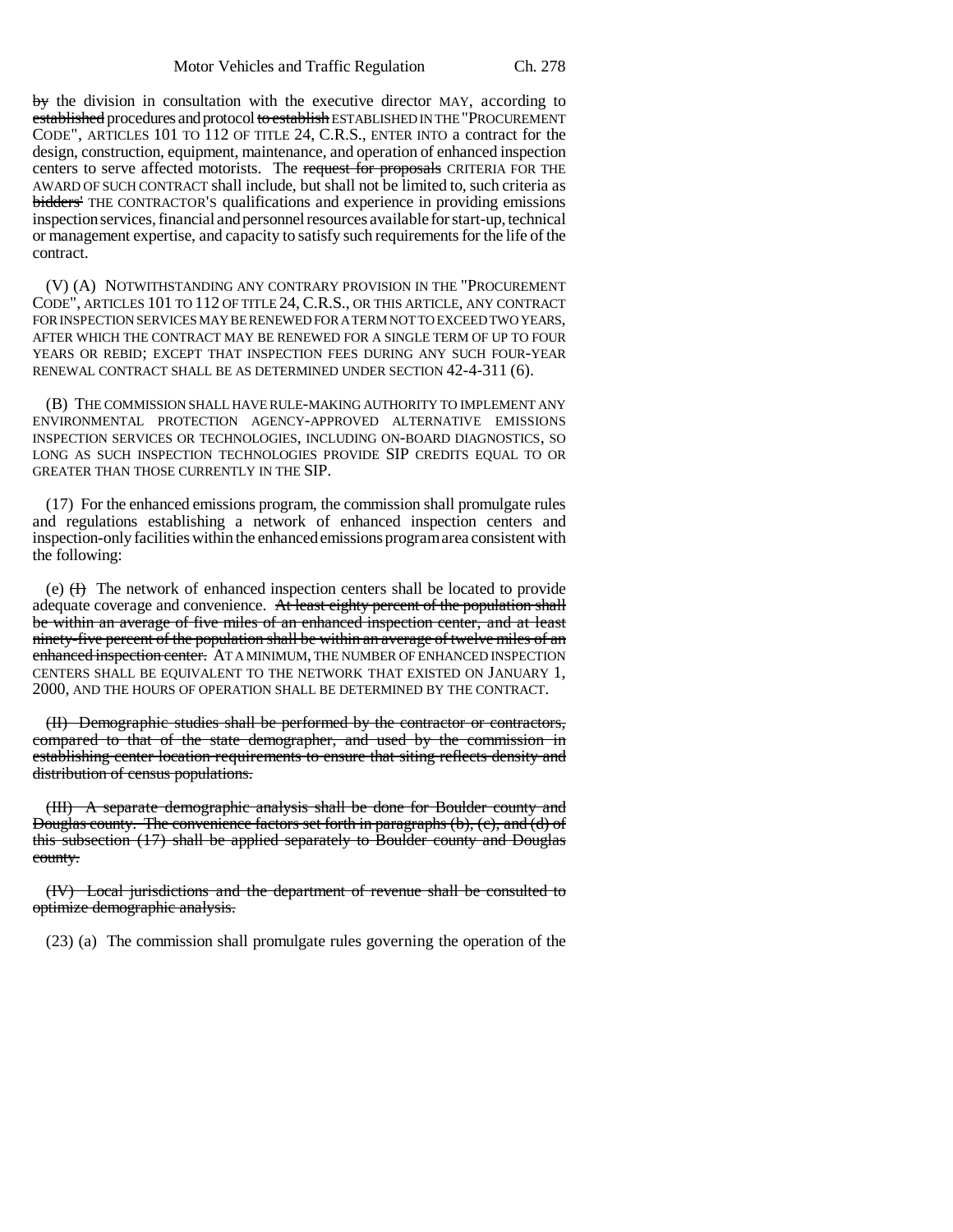clean screen program. Such rules shall authorize the division to commence the clean screen program in the Weld county and Larimer county portions of the basic emissions program AREA commencing January 1, 1999, or as expeditiously as possible. thereafter. Such rules shall authorize the division to extend, if feasible, the clean screen program to other parts of the state upon request of the lead air quality planning agencies for each respective area. Such rules shall govern operation of the clean screen program pursuant to the contract or service agreement entered into under section 42-4-307 (10.5). Such rules shall determine the percentage of the vehicle fleet targeted for the clean screen program, which percentage shall develop a target of the eligible vehicle fleet that meets air quality needs. Such rules shall specify emission levels for vehicles in the same manner as for other vehicles in the basic emissions program. THE COMMISSION MAY, UPON WRITTEN REQUEST OF THE PIKES PEAK AREA COUNCIL OF GOVERNMENTS, EXCLUDE THE EL PASO COUNTY PORTION OF THE BASIC EMISSIONS PROGRAM AREA FROM THE CLEAN SCREEN PROGRAM IF THE DEPARTMENT OF PUBLIC HEALTH AND ENVIRONMENT RECEIVES WRITTEN NOTIFICATION FROM THE PIKES PEAK AREA COUNCIL OF GOVERNMENTS TO SUCH EFFECT BY JUNE 1, 2001.

(b) THE RULES PROMULGATED PURSUANT TO PARAGRAPH (a) OF THIS SUBSECTION (23) MAY ALSO AUTHORIZE THE DIVISION TO COMMENCE THE CLEAN SCREEN PROGRAM IN THE ENHANCED EMISSIONS PROGRAM AREA COMMENCING JANUARY 1, 2002, OR AS SOON THEREAFTER AS IS PRACTICAL. THE CLEAN SCREEN PROGRAM MAY BE IMPLEMENTED IN THE ENHANCED EMISSIONS PROGRAM AREA ONLY IF THE COMMISSION MAKES SUCH A DETERMINATION ON OR AFTER JULY 1, 2001.

**SECTION 4.** 42-4-307 (6) (a), (10) (b), and (10.5) (a), Colorado Revised Statutes, are amended to read:

**42-4-307. Powers and duties of the department of public health and environment - division of administration - automobile inspection and readjustment program - basic emissions program - enhanced emissions program - clean screen program - repeal.** (6) (a) (I) The division shall administer, in accordance with federal requirements, the on-road remote sensing program. which shall include the measurement of at least five-tenths of one percent of the vehicles required to participate in the enhanced emissions program annually.

(II) Pursuant to commission rule and based on confirmatory tests at an emissions technical center which OR EMISSIONS INSPECTION FACILITY THAT identify such vehicles as exceeding applicable emissions standards, off-cycle repairs may be required for noncomplying vehicles.

(10) (b) Upon approval by the department of public health and environment and the executive director, the contractor shall provide inspection services for vehicles within the enhanced program area required to be inspected pursuant to section 42-4-310. NOTWITHSTANDING ANY CONTRARY PROVISION IN THE "PROCUREMENT CODE", ARTICLES 101 TO 112 OF TITLE 24,C.R.S., OR THIS ARTICLE, ANY CONTRACT FOR INSPECTION SERVICES MAY BE RENEWED FOR A TERM NOT TO EXCEED TWO YEARS TO ENSURE THAT, ON OR AFTER DECEMBER 31, 2001, INSPECTION SERVICES IN THE ENHANCED PROGRAM AREA WILL NOT BE INTERRUPTED BY THE EXPIRATION OF THE PREVIOUS CONTRACT, AFTER WHICH THE CONTRACT MAY BE RENEWED FOR A SINGLE TERM OF UP TO FOUR YEARS AS PROVIDED IN SECTION 42-4-306 (3) (b) (V) (A). ANY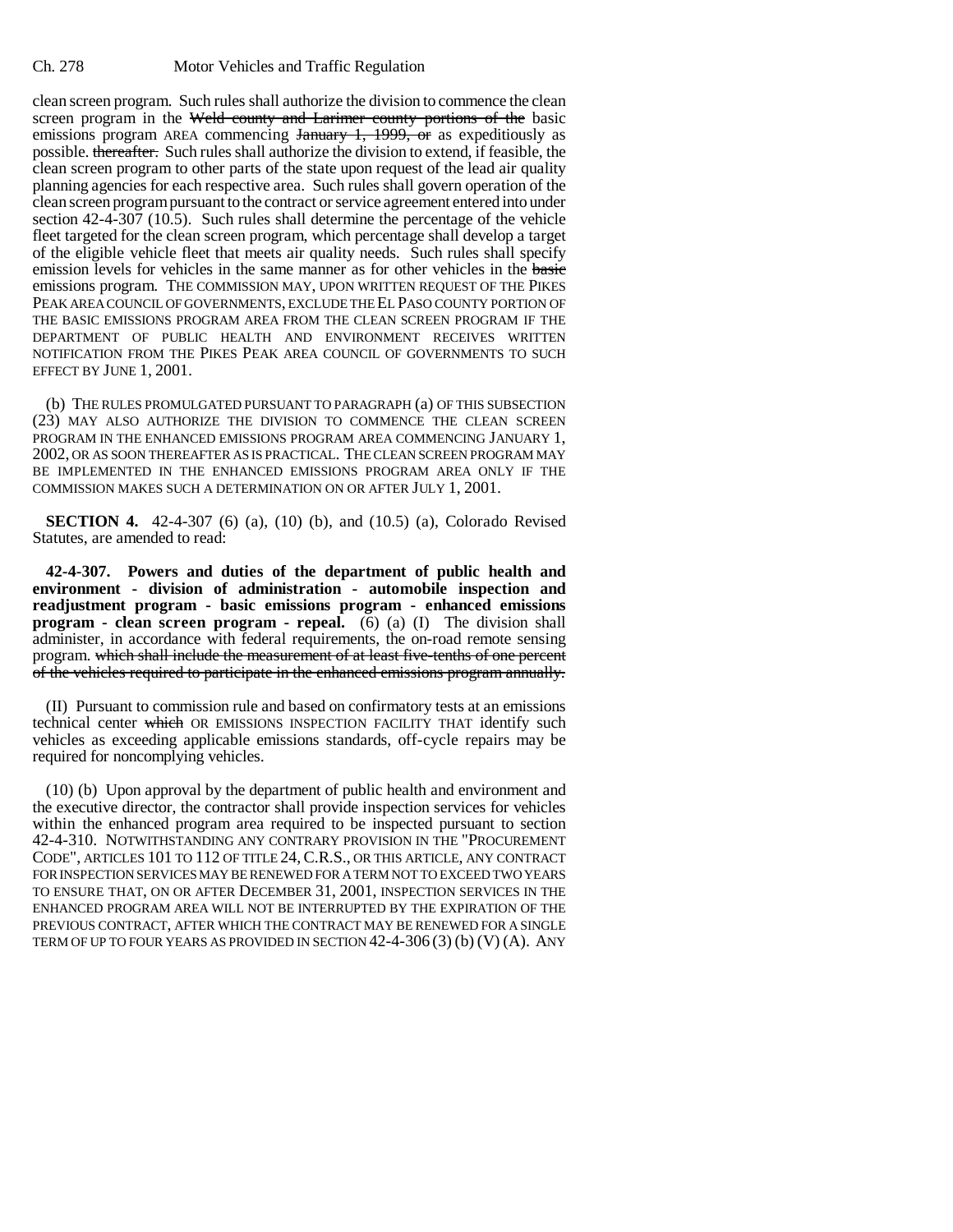NEW CONTRACT ENTERED INTO OR RENEWED AFTER THE TWO-YEAR RENEWAL SHALL REQUIRE THE CONTRACTOR TO PROVIDE ANY NECESSARY ALTERNATIVE INSPECTION SERVICES OR TECHNOLOGIES SO APPROVED.

(10.5) (a) For the clean screen program and the Denver clean screening pilot study, the department of public health and environment and the department of revenue may, pursuant to the "Procurement Code", articles 101 to 112 of title 24, C.R.S., enter into a contract or contracts, or service agreement or agreements, with contractors A CONTRACTOR for the purchase of equipment, the collection of remote sensing and other data and operation of remote sensing and support equipment, data processing and vehicle ownership matching in cooperation with the executive director, collection of remote sensing and other data for the Denver clean screening pilot study, including analysis of the results of such study and report preparation. Under any such contract or service agreement, the department of public health and environment and the department of revenue may purchase approved remote sensing and support equipment or authorize the use of a qualified contractor or contractors to purchase approved remote sensing and support equipment for use in the clean screen program. The department of revenue and any such contractor may charge a fee not to exceed fifteen dollars or such lesser amount as established by the department of revenue and any such contractor to the owner of each vehicle voluntarily inspected under the clean<br>sereen program. NOTWITHSTANDING ANY CONTRARY PROVISION IN THE NOTWITHSTANDING ANY CONTRARY PROVISION IN THE "PROCUREMENT CODE", ARTICLES 101 TO 112 OF TITLE 24, C.R.S., THE CLEAN SCREEN CONTRACT MAY BE INCORPORATED INTO ANY CONTRACT OR RENEWED CONTRACT PURSUANT TO SUBSECTION (10) OF THIS SECTION. THE CONTRACTOR PURSUANT TO THIS SUBSECTION (10.5) SHALL BE THE SAME AS THE CONTRACTOR PURSUANT TO SUBSECTION (10) OF THIS SECTION. THE CONTRACTOR SHALL MAKE ONE-TIME TRANSFERS INTO THE CLEAN SCREEN FUND CREATED IN SECTION 42-3-134 (26.5) IN A TOTAL AMOUNT NECESSARY TO COVER COMPUTER PROGRAMMING COSTS ASSOCIATED WITH IMPLEMENTATION OF HOUSE BILL 01-1402, ENACTED AT THE FIRST REGULAR SESSION OF THE SIXTY-THIRD GENERAL ASSEMBLY, IN THE FOLLOWING ORDER:

(I) UP TO THIRTY THOUSAND DOLLARS FROM THE CONTRACTOR'S REVENUES;

(II) UP TO THIRTY THOUSAND DOLLARS FROM THE PUBLIC RELATIONS ACCOUNT PROVIDED FOR IN THE CONTRACT; AND

(III) UP TO FORTY THOUSAND DOLLARS FROM THE TECHNICAL CENTER ACCOUNT PROVIDED FOR IN THE CONTRACT.

**SECTION 5.** Part 3 of article 4 of title 42, Colorado Revised Statutes, is amended BY THE ADDITION OF A NEW SECTION to read:

**42-4-307.5. Clean screen authority - enterprise - revenue bonds.** (1) IF THE COMMISSION DETERMINES PURSUANT TO SECTION 42-4-306 (23) (b) TO IMPLEMENT AN EXPANDED CLEAN SCREEN PROGRAM IN THE ENHANCED EMISSIONS PROGRAM AREA, THERE SHALL BE CREATED A CLEAN SCREEN AUTHORITY CONSISTING OF THE EXECUTIVE DIRECTOR OF THE DEPARTMENT OF PUBLIC HEALTH AND ENVIRONMENT AND EXECUTIVE DIRECTOR OF THE DEPARTMENT OF REVENUE OR THEIR DESIGNEES AND ANY NECESSARY SUPPORT STAFF. THE AUTHORITY SHALL CONSTITUTE AN ENTERPRISE FOR THE PURPOSES OF SECTION 20 OF ARTICLE X OF THE STATE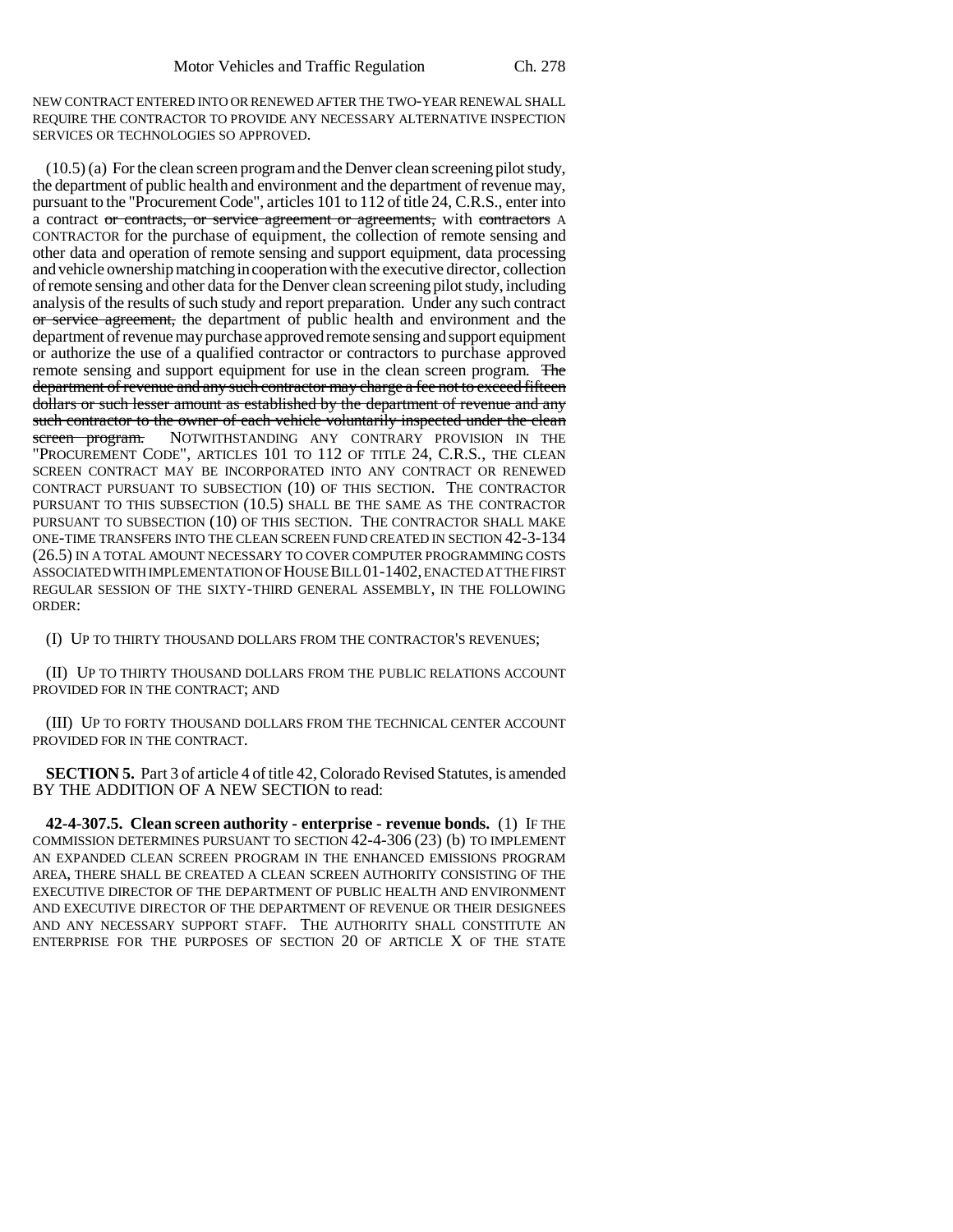CONSTITUTION SO LONG AS IT RETAINS THE AUTHORITY TO ISSUE REVENUE BONDS AND RECEIVES LESS THAN TEN PERCENT OF ITS TOTAL ANNUAL REVENUES IN GRANTS, AS DEFINED IN SECTION 24-77-102 (7),C.R.S., FROM ALL COLORADO STATE AND LOCAL GOVERNMENTS COMBINED. SO LONG AS IT CONSTITUTES AN ENTERPRISE PURSUANT TO THE PROVISIONS OF THIS SECTION, THE AUTHORITY SHALL NOT BE A DISTRICT FOR PURPOSES OF SECTION 20 OF ARTICLE X OF THE STATE CONSTITUTION.

(2) (a) THE AUTHORITY MAY, BY RESOLUTION THAT MEETS THE REQUIREMENTS OF SUBSECTION (3) OF THIS SECTION, AUTHORIZE AND ISSUE REVENUE BONDS IN AN AMOUNT NOT TO EXCEED FIVE MILLION DOLLARS IN THE AGGREGATE FOR EXPENSES OF THE AUTHORITY. SUCH BONDS MAY BE ISSUED ONLY AFTER APPROVAL BY BOTH HOUSES OF THE GENERAL ASSEMBLY ACTING EITHER BY BILL OR JOINT RESOLUTION AND AFTER APPROVAL BY THE GOVERNOR IN ACCORDANCE WITH SECTION 39 OF ARTICLE V OF THE STATE CONSTITUTION. SUCH BONDS SHALL BE PAYABLE ONLY FROM MONEYS ALLOCATED TO THE AUTHORITY FOR EXPENSES OF THE DIVISION AND THE COMMISSION PURSUANT TO SECTIONS 42-4-306 AND 42-4-307.

(b) ALL BONDS ISSUED BY THE AUTHORITY SHALL PROVIDE THAT:

(I) NO HOLDER OF ANY SUCH BOND MAY COMPEL THE STATE OR ANY SUBDIVISION THEREOF TO EXERCISE ITS APPROPRIATION OR TAXING POWER; AND

(II) THE BOND DOES NOT CONSTITUTE A DEBT OF THE STATE AND IS PAYABLE ONLY FROM THE NET REVENUES ALLOCATED TO THE AUTHORITY FOR EXPENSES AS DESIGNATED IN SUCH BOND.

(3) (a) ANY RESOLUTION AUTHORIZING THE ISSUANCE OF BONDS UNDER THE TERMS OF THIS SECTION SHALL STATE:

(I) THE DATE OF ISSUANCE OF THE BONDS;

(II) A MATURITY DATE OR DATES DURING A PERIOD NOT TO EXCEED THIRTY YEARS FROM THE DATE OF ISSUANCE OF THE BONDS;

(III) THE INTEREST RATE OR RATES ON, AND THE DENOMINATION OR DENOMINATIONS OF, THE BONDS; AND

(IV) THE MEDIUM OF PAYMENT OF THE BONDS AND THE PLACE WHERE THE BONDS WILL BE PAID.

(b) ANY RESOLUTION AUTHORIZING THE ISSUANCE OF BONDS UNDER THE TERMS OF THIS SECTION MAY:

(I) STATE THAT THE BONDS ARE TO BE ISSUED IN ONE OR MORE SERIES;

(II) STATE A RANK OR PRIORITY OF THE BONDS; AND

(III) PROVIDE FOR REDEMPTION OF THE BONDS PRIOR TO MATURITY, WITH OR WITHOUT PREMIUM.

(4) ANY BONDS ISSUED PURSUANT TO THE TERMS OF THIS SECTION MAY BE SOLD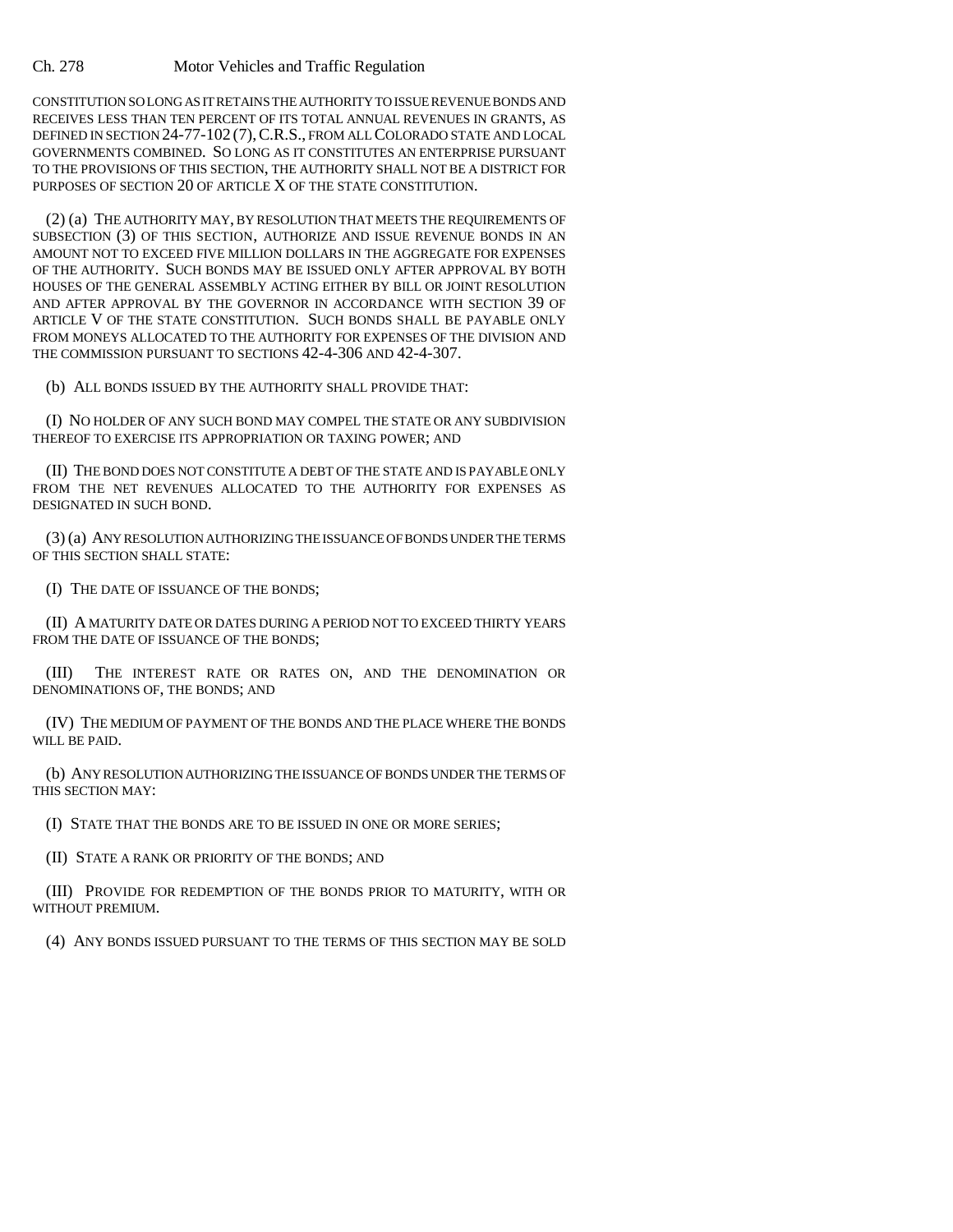AT PUBLIC OR PRIVATE SALE. IF BONDS ARE TO BE SOLD AT A PUBLIC SALE, THE AUTHORITY SHALL ADVERTISE THE SALE IN SUCH MANNER AS THE AUTHORITY DEEMS APPROPRIATE. ALL BONDS ISSUED PURSUANT TO THE TERMS OF THIS SECTION SHALL BE SOLD AT A PRICE NOT LESS THAN THE PAR VALUE THEREOF, TOGETHER WITH ALL ACCRUED INTEREST TO THE DATE OF DELIVERY.

(5) NOTWITHSTANDING ANY PROVISIONS OF LAW TO THE CONTRARY, ALL BONDS ISSUED PURSUANT TO THIS SECTION ARE NEGOTIABLE.

(6) (a) A RESOLUTION PERTAINING TO ISSUANCE OF BONDS UNDER THIS SECTION MAY CONTAIN COVENANTS AS TO:

(I) THE PURPOSE TO WHICH THE PROCEEDS OF SALE OF THE BONDS MAY BE APPLIED AND TO THE USE AND DISPOSITION THEREOF;

(II) SUCH MATTERS AS ARE CUSTOMARY IN THE ISSUANCE OF REVENUE BONDS INCLUDING, WITHOUT LIMITATION, THE ISSUANCE AND LIEN POSITION OF OTHER OR ADDITIONAL BONDS; AND

(III) BOOKS OF ACCOUNT AND THE INSPECTION AND AUDIT THEREOF.

(b) ANY RESOLUTION MADE PURSUANT TO THE TERMS OF THIS SECTION SHALL BE DEEMED A CONTRACT WITH THE HOLDERS OF THE BONDS, AND THE DUTIES OF THE AUTHORITY UNDER SUCH RESOLUTION SHALL BE ENFORCEABLE BY ANY APPROPRIATE ACTION IN A COURT OF COMPETENT JURISDICTION.

(7) BONDS ISSUED UNDER THIS SECTION AND BEARING THE SIGNATURES OF THE AUTHORITY IN OFFICE ON THE DATE OF THE SIGNING SHALL BE DEEMED VALID AND BINDING OBLIGATIONS REGARDLESS OF WHETHER, PRIOR TO DELIVERY AND PAYMENT, ANY OR ALL OF THE PERSONS WHOSE SIGNATURES APPEAR THEREON HAVE CEASED TO BE MEMBERS OF THE AUTHORITY.

(8) (a) EXCEPT AS OTHERWISE PROVIDED IN THE RESOLUTION AUTHORIZING THE BONDS, ALL BONDS OF THE SAME ISSUE UNDER THIS SECTION SHALL HAVE A PRIOR AND PARAMOUNT LIEN ON THE NET REVENUES PLEDGED THEREFOR. THE AUTHORITY MAY PROVIDE FOR PREFERENTIAL SECURITY FOR ANY BONDS, BOTH PRINCIPAL AND INTEREST, TO BE ISSUED UNDER THIS SECTION TO THE EXTENT DEEMED FEASIBLE AND DESIRABLE BY SUCH AUTHORITY OVER ANY BONDS THAT MAY BE ISSUED THEREAFTER.

(b) BONDS OF THE SAME ISSUE OR SERIES ISSUED UNDER THIS SECTION SHALL BE EQUALLY AND RATABLY SECURED, WITHOUT PRIORITY BY REASON OF NUMBER, DATE, SALE, EXECUTION, OR DELIVERY, BY A LIEN ON THE NET REVENUE PLEDGED IN ACCORDANCE WITH THE TERMS OF THE RESOLUTION AUTHORIZING THE BONDS.

(9) THE CLEAN SCREEN AUTHORITY SHALL BE A GOVERNMENT-OWNED BUSINESS THAT PROVIDES FINANCIAL SERVICES TO ALL ENTITIES PROVIDING INSPECTION SERVICES, THE DEPARTMENT, AND THE DEPARTMENT OF PUBLIC HEALTH AND ENVIRONMENT WITH REGARD TO THE REVENUES SUBJECT TO SECTION 42-3-134(26.5).

(10) THE CLEAN SCREEN AUTHORITY MAY ACCEPT GRANTS FROM ANY SOURCE AND SHALL DEPOSIT SUCH MONEYS IN THE CLEAN SCREEN FUND CREATED IN SECTION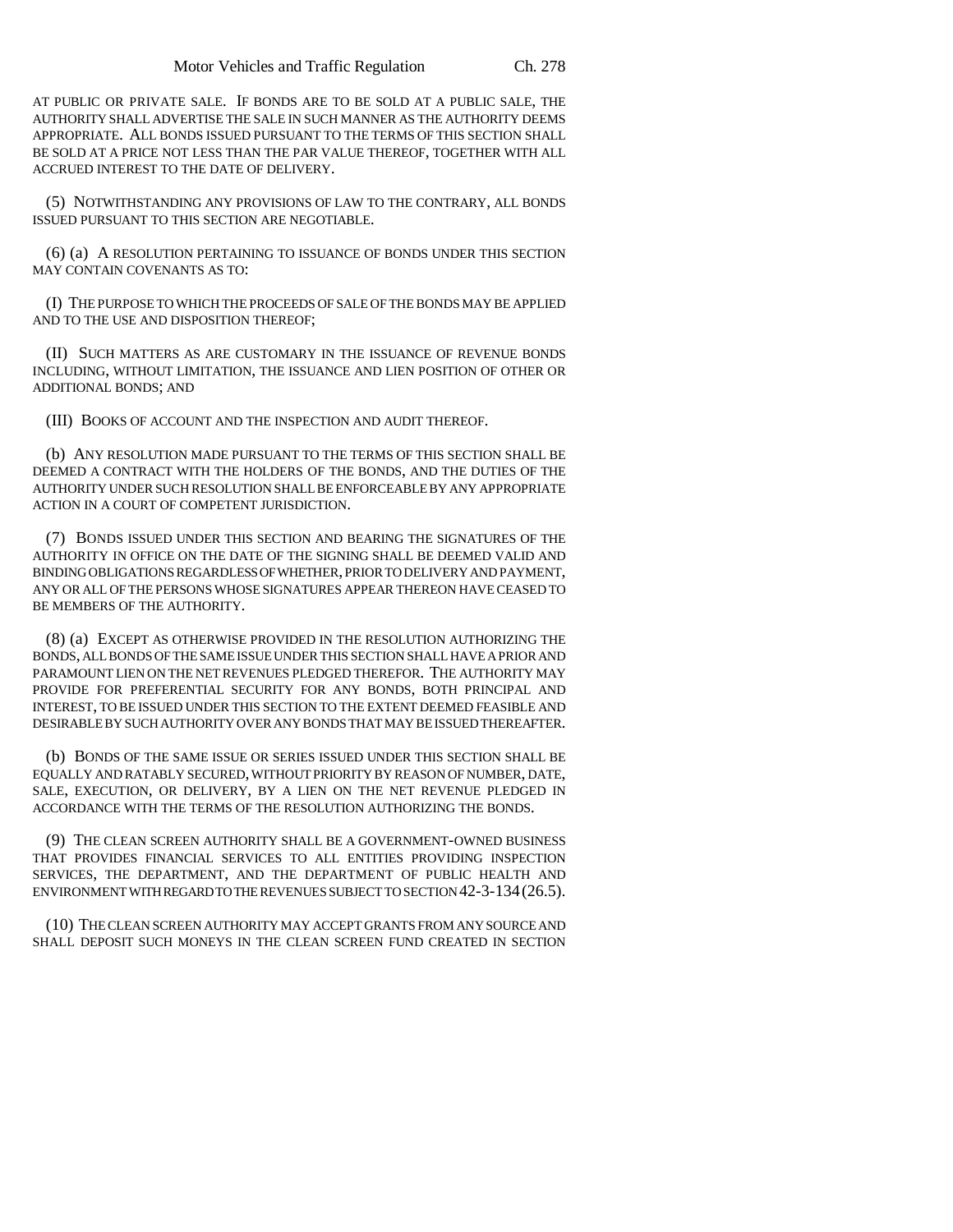## 42-3-134 (26.5).

(11) THE CLEAN SCREEN AUTHORITY MAY CONTRACT WITH THE DEPARTMENT AND EXPEND MONEYS FROM THE CLEAN SCREEN FUND FOR COMPUTER PROGRAMMING COSTS ASSOCIATED WITH IMPLEMENTATION OF HOUSE BILL 01-1402, ENACTED AT THE FIRST REGULAR SESSION OF THE SIXTY-THIRD GENERAL ASSEMBLY. THE DEPARTMENT IS AUTHORIZED TO EXPEND MONEYS PURSUANT TO SUCH CONTRACT, SUBJECT TO ANNUAL APPROPRIATION BY THE GENERAL ASSEMBLY, EFFECTIVE THE FISCAL YEAR COMMENCING JULY 1, 2000.

**SECTION 6.** 42-4-310 (1) (a) (I), (1) (b) (II) (A), (1) (d) (VI), (5) (b), and (5) (c), Colorado Revised Statutes, are amended to read:

**42-4-310. Periodic emissions control inspection required.** (1) (a) (I) Effective October 1, 1989, No motor vehicle that is required to be registered in the program area shall be sold, registered for the first time WITHOUT A CERTIFICATION OF EMISSIONS COMPLIANCE, or reregistered unless such vehicle has PASSED A CLEAN SCREEN TEST OR HAS a valid certification of emissions compliance, emissions waiver, or emissions exemption, or, beginning January 1, 1995, if such vehicle has an emissions exemption or certificate of emissions control and verification of emissions test, certification as required by the appropriate county. The provisions of this paragraph (a) shall not apply to motor vehicle transactions at wholesale between motor vehicle dealers licensed pursuant to article 6 of title 12, C.R.S. This subparagraph (I) does not apply to the sale of a motor vehicle which THAT is inoperable or otherwise cannot be tested in accordance with regulations promulgated by the department of revenue if the seller of the motor vehicle provides a written notice to the purchaser pursuant to the requirements of subsection (4) of this section. If a motor vehicle is exempted from the requirement for obtaining a certification of emissions control prior to sale because it is inoperable or otherwise cannot be tested, the new owner of the motor vehicle is required to obtain a certification of emissions control for such motor vehicle before registering it in the program area.

(b) (II) (A) MOTOR VEHICLE DEALERS SHALL PURCHASE VERIFICATION OF EMISSIONS TEST FORMS FOR THE SUM OF TWENTY-FIVE CENTS PER FORM FROM THE DEPARTMENT OR PERSONS AUTHORIZED BY THE DEPARTMENT TO MAKE SUCH SALES TO BE USED ONLY ON NEW MOTOR VEHICLES. NO REFUND OR CREDIT SHALL BE ALLOWED FOR ANY UNUSED VERIFICATION OF EMISSIONS TEST FORMS. New motor vehicles required under this section to have a certification of emissions control VERIFICATION OF EMISSIONS TEST FORM shall be issued a certification of emissions compliance without inspection, which shall expire on the anniversary of the day of the issuance of such certification when such vehicle has reached its fourth model year or on the date of the transfer of ownership at any time prior to the fourth model year. Prior to the expiration of such certification such vehicle shall be inspected and a certification of emissions control shall be obtained therefor.

(d) (VI) For the enhanced emissions program, effective January 1, 1995, for businesses that operate nineteen or fewer vehicles and for private motor vehicles only of a model year 1968 and later required to be registered in the enhanced emissions program area, after any adjustments or repairs required pursuant to section 42-4-306, if total expenditures of at least four hundred fifty dollars have been made to bring the vehicle into compliance with applicable emissions standards and the vehicle does not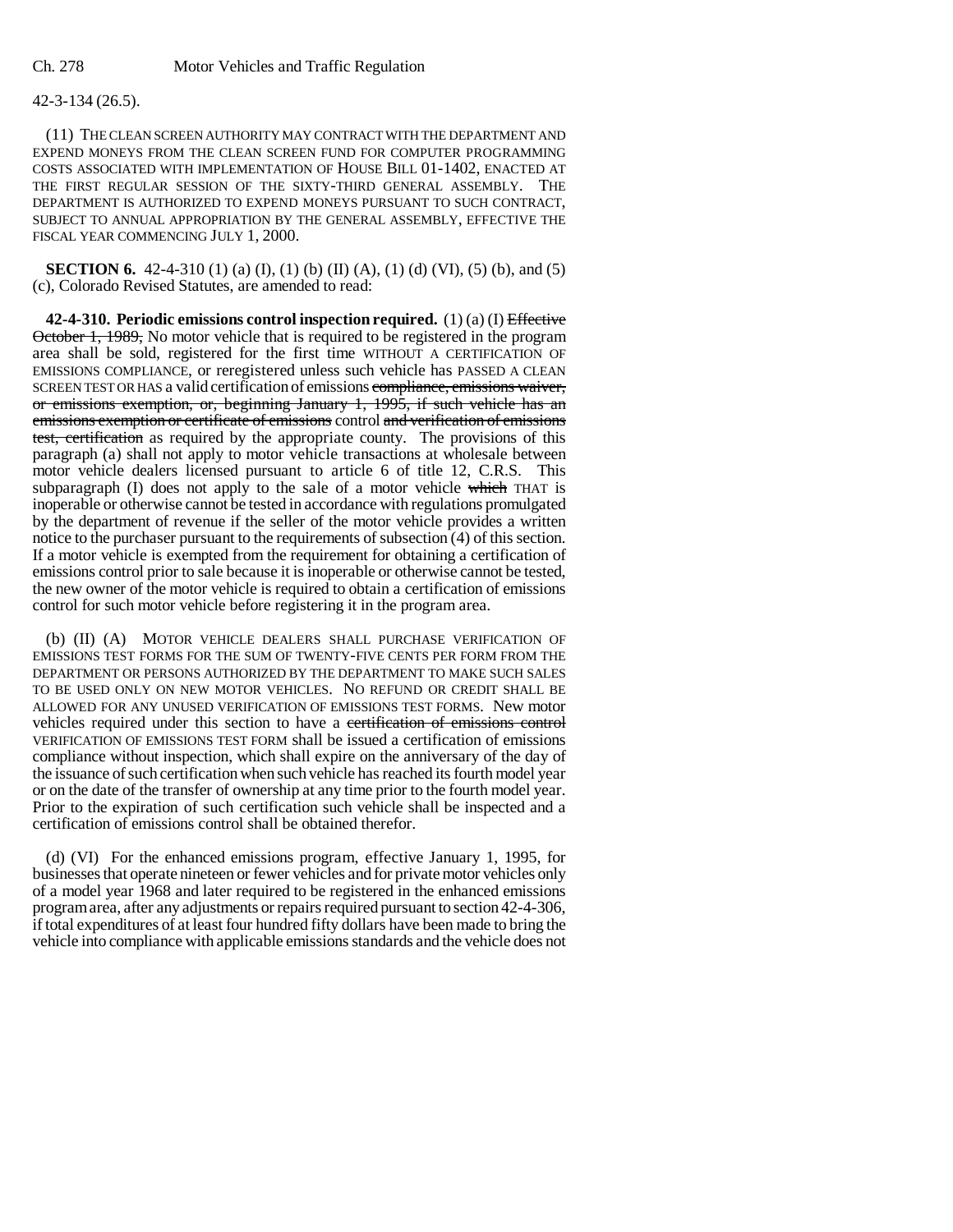meet such standards, a certification of emissions waiver shall be issued for such vehicle except as prescribed in subparagraph (XII) of this paragraph (d) pertaining to vehicle warranty. The four-hundred-fifty-dollar minimum expenditure shall MAY be adjusted annually by AN AMOUNT NOT TO EXCEED the percentage, if any, by which the consumer price index for all urban consumers (CPIU) for the Denver-Boulder metropolitan statistical area for the preceding year differs from such index for 1989. Vehicles that are owned by the state of Colorado or any agency or political subdivision thereof are not eligible for emissions-related repair waivers under this subparagraph (VI).

(5) (b) (I) IF THE COMMISSION DOES NOT EXPAND THE CLEAN SCREEN PROGRAM TO THE ENHANCED EMISSIONS PROGRAM AREA PURSUANT TO SECTION 42-4-306(23) (b), if the contractor determines that the motor vehicle REQUIRED TO BE REGISTERED IN THE BASIC PROGRAM AREA has complied with the inspection requirements pursuant to this subsection (5), a notice shall be sent to the owner of the vehicle identifying the owner of the vehicle, the license plate number, and any other pertinent registration information, stating that the vehicle has successfully complied with the applicable emission requirements. Such notice shall also include a notification that the registered owner of the vehicle may return the notice to the contractor with the payment as set forth on the notice to pay for the clean screen program. Upon receipt of the payment from the motor vehicle owner, the county clerk shall be notified that the motor vehicle has complied with the inspection requirements pursuant to this subsection (5).

(II) IF THE COMMISSION EXPANDS THE CLEAN SCREEN PROGRAM TO THE ENHANCED EMISSIONS PROGRAM AREA PURSUANT TO SECTION 42-4-306 (23) (b), IF THE CONTRACTOR DETERMINES THAT A MOTOR VEHICLE REQUIRED TO BE REGISTERED IN THE PROGRAM AREA HAS COMPLIED WITH THE INSPECTION REQUIREMENTS PURSUANT TO THIS SUBSECTION (5), THE CONTRACTOR SHALL SEND A NOTICE TO THE DEPARTMENT OF REVENUE IDENTIFYING THE OWNER OF THE VEHICLE, THE LICENSE PLATE NUMBER, AND ANY OTHER PERTINENT REGISTRATION INFORMATION, STATING THAT THE VEHICLE HAS SUCCESSFULLY COMPLIED WITH THE APPLICABLE EMISSION REQUIREMENTS.

(c) The department shall, by contract with a private vendor or by rule, establish a procedure for a vehicle owner to obtain the necessary emissions-related documents for the registration and operation of a vehicle which THAT has complied with the inspection requirements pursuant to this subsection (5). At a minimum such contract or rule shall specify that any valid verification of emissions test, commonly referred to as an "emissions sticker", has sufficient identifying data to ensure that such verification of emissions test is attached to the appropriate vehicle.

**SECTION 7.** 42-4-311 (3) (a) (III), (4) (a), and (6), Colorado Revised Statutes, are amended to read:

**42-4-311. Operation of inspection and readjustment stations - inspection-only facilities - fleet inspection stations - motor vehicle dealer test facilities enhanced inspection centers - repeal.** (3) (a) (III) (A) Verification of emissions test forms shall be purchased only by licensed inspection and readjustment stations, inspection-only facilities, fleet inspection stations, or motor vehicle dealer test facilities or authorized enhanced inspection centers from the department or persons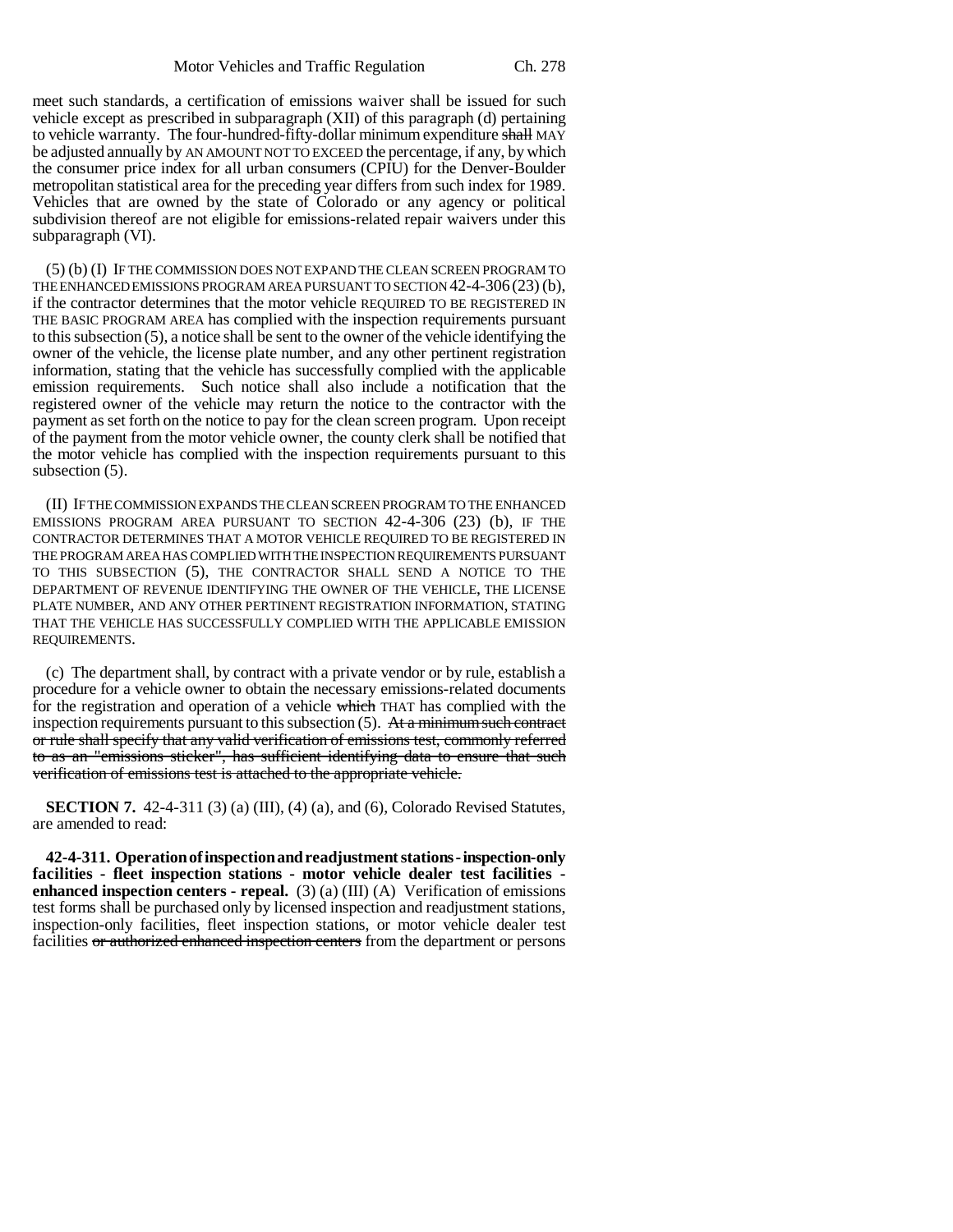authorized by the department to make such sales, and, effective with the sale of such forms, the department shall receive from the buyer the sum of twenty-five cents per form. No refund or credit shall be allowed for any unused verification of emissions test forms. THIS SUB-SUBPARAGRAPH (A) IS REPEALED, EFFECTIVE JULY 1, 2001.

(B) COMMENCING JULY 1,2001, EVERY INSPECTION AND READJUSTMENT STATION, FLEET INSPECTION STATION, AND INSPECTION-ONLY FACILITY SHALL MONTHLY TRANSMIT TO THE DEPARTMENT THE SUM OF TWENTY-FIVE CENTS PER MOTOR VEHICLE INSPECTION PERFORMED BY SUCH ENTITY PURSUANT TO THIS PART 3 IF THE MOTOR VEHICLE PASSES SUCH INSPECTION OR IS GRANTED A WAIVER. NO REFUND OR CREDIT SHALL BE ALLOWED FOR ANY UNUSED VERIFICATION OF EMISSIONS TEST FORMS.

(C) THE CONTRACTOR SHALL MONTHLY TRANSMIT TO THE DEPARTMENT THE SUM OF TWENTY-FIVE CENTS PER MOTOR VEHICLE INSPECTION PERFORMED BY THE CONTRACTOR PURSUANT TO THIS PART 3 IF THE MOTOR VEHICLE PASSES SUCH INSPECTION OR IS GRANTED A WAIVER. NO REFUND OR CREDIT SHALL BE ALLOWED FOR ANY UNUSED VERIFICATION OF EMISSIONS TEST FORMS.

(4) (a) A licensed inspection and readjustment station shall charge a fee not to exceed nine dollars through December 31, 1994. On and after January 1, 1995, a licensed inspection and readjustment station, inspection-only facility, or motor vehicle dealer test facility shall charge a fee not to exceed fifteen dollars for the inspection of vehicles in the basic emissions program or for the inspection of model year 1981 and older vehicles at said facilities licensed or authorized within the enhanced emissions program; except that for 1982 model and newer vehicles a motor vehicle dealer test facility may charge a fee not to exceed twenty-five dollars. In no case shall any such fee exceed the maximum fee established by and posted by the station or facility pursuant to section 42-4-305 (5) for the inspection of any motor vehicle required to be inspected under section 42-4-310, whether or not the certification of emissions control is issued; except that a licensed inspection and readjustment station, inspection-only facility, or motor vehicle dealer test facility or authorized enhanced inspection center shall charge a fee not to exceed two dollars and fifty cents and not to exceed the maximum fee established and posted by the station or facility, or center pursuant to section 42-4-305 for the issuance of a replacement verification of emissions test. IF THE COMMISSION DETERMINES PURSUANT TO SECTION 42-4-306 (23) (b) TO IMPLEMENT AN EXPANDED CLEAN SCREEN PROGRAM IN THE ENHANCED EMISSIONS PROGRAM AREA, ON AND AFTER THE DATE SPECIFIED BY THE COMMISSION, INSPECTION AND READJUSTMENT STATIONS SHALL NO LONGER COLLECT INSPECTION FEES FOR FIRST-TIME INSPECTIONS WITHIN AN INSPECTION CYCLE OF 1982 AND NEWER MOTOR VEHICLES, AND SUCH ENTITIES SHALL COLLECT ONLY ONE-HALF OF THE FEE TO BE CHARGED PER EMISSIONS INSPECTION ESTABLISHED IN THIS SECTION FOR INSPECTIONS FOR A TRANSFER OF TITLE OF A 1982 AND NEWER MOTOR VEHICLE AND FOR INITIAL REGISTRATIONS IN THE PROGRAM AREA OF 1982 AND NEWER MOTOR VEHICLES THAT ARE NOT COVERED BY THE FOUR-YEAR NEW MOTOR VEHICLE EXEMPTION OF SECTION  $42-4-310(1)$  (b) (II) (A); EXCEPT THAT INSPECTION AND READJUSTMENT STATIONS IN EL PASO COUNTY MAY CONTINUE COLLECTING SUCH FEES IF THE COMMISSION HAS EXCLUDED SUCH COUNTY FROM THE CLEAN SCREEN PROGRAM PURSUANT TO SECTION 42-4-306 (23) (a).

 $(6)$  (a) The fee charged by an enhanced inspection center for ENHANCED emissions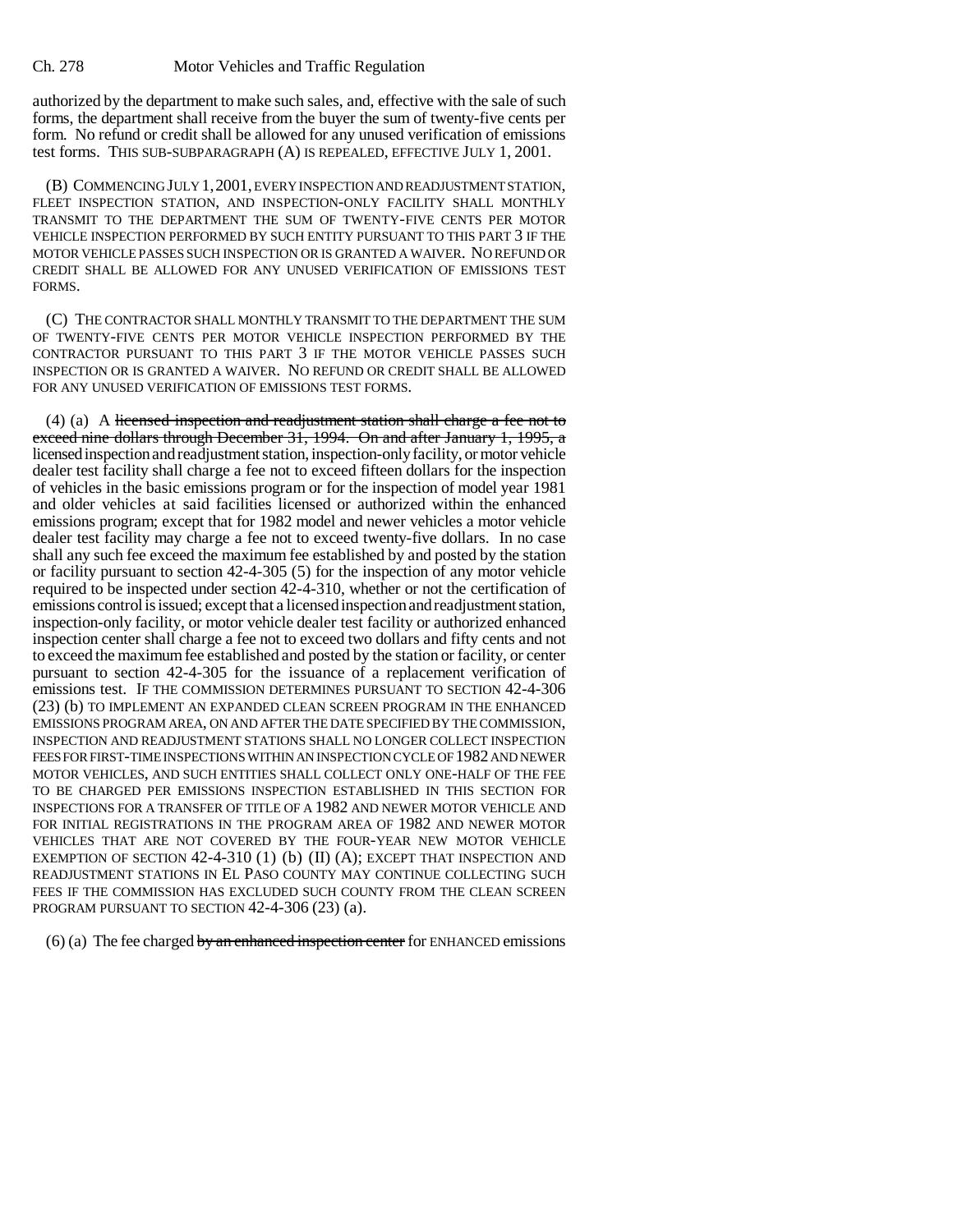inspections performed within the enhanced emissions program area ON 1982 AND LATER MOTOR VEHICLES shall not be any greater than that determined by the competitive bid process conducted by the division in consultation with the executive director in contractor selection CONTRACT and in no case greater than twenty-five dollars. THE FEE CHARGED FOR CLEAN SCREEN INSPECTIONS PERFORMED ON VEHICLES REGISTERED IN THE BASIC AREA SHALL NOT BE ANY GREATER THAN THAT DETERMINED BY THE CONTRACT AND IN NO CASE GREATER THAN FIFTEEN DOLLARS. Such fee shall not exceed the maximum fee required to be posted by the enhanced inspection center pursuant to section 42-4-305 for the inspection of any motor vehicle required to be inspected under section 42-4-310. IF THE COMMISSION DETERMINES PURSUANT TO SECTION 42-4-306 (23) (b) TO IMPLEMENT AN EXPANDED CLEAN SCREEN PROGRAM IN THE ENHANCED EMISSIONS PROGRAM AREA, ON AND AFTER THE DATE SPECIFIED BY THE COMMISSION, THE CONTRACTOR SHALL NO LONGER COLLECT INSPECTION FEES FOR FIRST-TIME INSPECTIONS WITHIN AN INSPECTION CYCLE OF 1982 AND NEWER MOTOR VEHICLES, AND SUCH ENTITIES SHALL COLLECT ONLY ONE-HALF OF THE FEE TO BE CHARGED PER EMISSIONS INSPECTION ESTABLISHED IN THIS SECTION FOR INSPECTIONS FOR A TRANSFER OF TITLE OF A 1982 AND NEWER MOTOR VEHICLE AND FOR INITIAL REGISTRATIONS IN THE PROGRAM AREA OF 1982 AND NEWER MOTOR VEHICLES THAT ARE NOT COVERED BY THE FOUR-YEAR NEW MOTOR VEHICLE EXEMPTION OF SECTION  $42-4-310(1)$  (b) (II) (A).

(b) DURING THE TWO-YEAR RENEWAL OF THE CONTRACT ENTERED INTO PURSUANT TO SECTION 42-4-307 (10), THE COMMISSION SHALL HOLD A HEARING TO DETERMINE THE MAXIMUM FEE THAT MAY BE CHARGED PURSUANT TO THE CONTRACT FOR INSPECTIONS DURING ANY SUBSEQUENT RENEWAL TERM. SUCH MAXIMUM FEE SHALL BE BASED ON ESTIMATED ACTUAL OPERATING COSTS DURING THE LIFE OF THE CONTRACT, DETERMINED PURSUANT TO THE PROCEEDING AND AN AUDIT CONDUCTED BY THE OFFICE OF THE STATE AUDITOR ON THE CONTRACTOR, PLUS A PERCENTAGE TO BE DETERMINED BY THE COMMISSION, NOT TO EXCEED TEN PERCENT AND NOT TO EXCEED TWENTY-FIVE DOLLARS.

**SECTION 8.** 43-4-203 (1) (b), Colorado Revised Statutes, is amended to read:

**43-4-203. Sources of revenue.** (1) All net revenue from the following sources shall be paid into and credited to the highway users tax fund as soon as received:

(b) From the imposition of annual registration fees on drivers, motor vehicles, trailers, and semitrailers, EXCEPT AS PROVIDED IN SECTION 42-3-134 (26.5), C.R.S.;

**SECTION 9.** 42-4-316 (2), (3) (a), and the introductory portion to (3) (b), Colorado Revised Statutes, are amended to read:

**42-4-316. AIR program - demonstration of compliance with ambient air quality standards and transportation conformity.** (2) The legislative audit committee shall cause to be conducted performance audits of the program, INCLUDING THE CLEAN SCREEN PROGRAM. The first of such audits shall be completed not later than January 1, 2000, and shall be completed not later than January 1, 2004 AND JANUARY 1 of each third year thereafter. In conducting the audit, the legislative audit committee shall take into consideration, but shall not be limited to considering, the factors listed in paragraph (b) of subsection (3) of this section. Upon completion of the audit report, the legislative audit committee shall hold a public hearing for the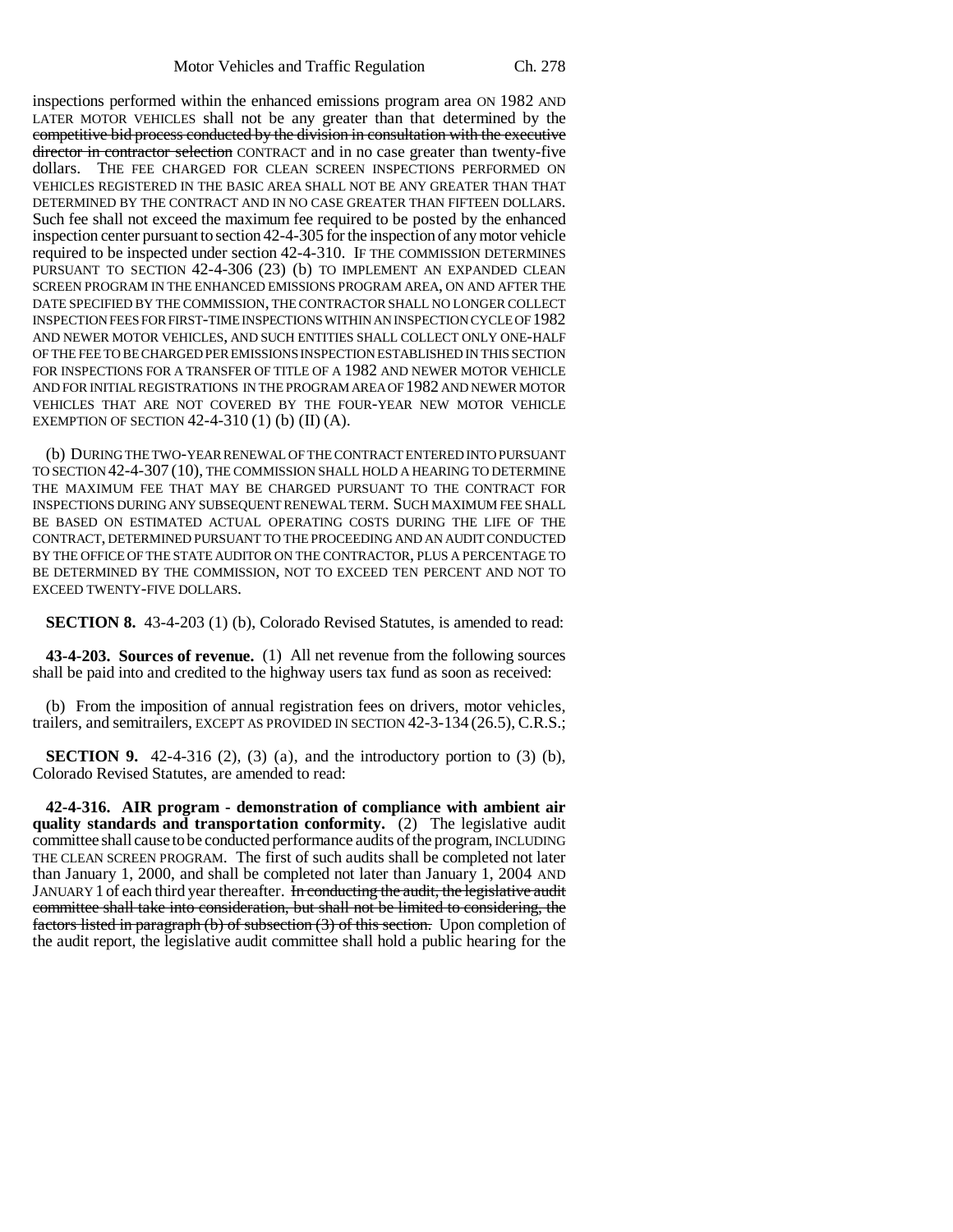purposes of a review of the report. A copy of the report shall be made available to each member of the general assembly.

(3) (a) Prior to December 31, 2001, a committee of reference in each house of the general assembly shall hold a joint public hearing, receiving testimony from the public, the executive directors of the departments of revenue and public health and environment, the chairperson of the air quality control commission, and the air pollution control division of the department of public health and environment.

(b) In such hearings AUDITS, the determination as to whether an ongoing public need for the program has been demonstrated shall take into consideration the following factors, among others:

**SECTION 10.** 42-3-134, Colorado Revised Statutes, is amended BY THE ADDITION OF A NEW SUBSECTION, to read:

**42-3-134. Registration fees - passenger and passenger-mile taxes - refund clean screen fund - repeal.** (26.5) (a) IF THE AIR QUALITY CONTROL COMMISSION DETERMINES PURSUANT TO SECTION 42-4-306 (23) (b) TO IMPLEMENT AN EXPANDED CLEAN SCREEN PROGRAM IN THE ENHANCED EMISSIONS PROGRAM AREA, ON AND AFTER THE SPECIFIC DATES DETERMINED BY THE COMMISSION FOR EACH OF THE FOLLOWING SUBPARAGRAPHS:

(I) IN ADDITION TO ANY OTHER FEE IMPOSED BY THIS SECTION, COUNTY CLERKS AND RECORDERS, ACTING AS AGENTS FOR THE CLEAN SCREEN AUTHORITY, SHALL COLLECT AT THE TIME OF REGISTRATION AN EMISSIONS INSPECTION FEE IN AN AMOUNT DETERMINED BY PARAGRAPH (b) OF THIS SUBSECTION (26.5) ON EVERY 1982 AND NEWER MOTOR VEHICLE REQUIRED TO BE REGISTERED IN THE PROGRAM AREA; EXCEPT THAT NO FEE SHALL BE COLLECTED FOR MOTOR VEHICLES THAT ARE EXEMPTED FROM THE REQUIREMENT TO HAVE AN EMISSIONS INSPECTION UNDER PART 3 OF ARTICLE 4 OF THIS TITLE.

(II) THE CONTRACTOR AND INSPECTION AND READJUSTMENT STATIONS SHALL NO LONGER COLLECT INSPECTION FEES FOR FIRST-TIME INSPECTIONS WITHIN AN INSPECTION CYCLE OF 1982 AND NEWER MOTOR VEHICLES, AND SUCH ENTITIES SHALL COLLECT ONLY ONE-HALF OF THE FEE TO BE CHARGED PER EMISSIONS INSPECTION ESTABLISHED IN SECTION 42-4-311 FOR INSPECTIONS FOR A TRANSFER OF TITLE OF A 1982 AND NEWER MOTOR VEHICLE AND FOR INITIAL REGISTRATIONS OF MOTOR VEHICLES THAT ARE NOT COVERED BY THE FOUR-YEAR NEW MOTOR VEHICLE EXEMPTION OF SECTION  $42-4-310(1)$  (b) (II) (A). COUNTY CLERKS AND RECORDERS SHALL BE ENTITLED TO RETAIN THREE AND ONE-THIRD PERCENT OF THE FEE SO COLLECTED TO COVER THE CLERKS' EXPENSES IN THE COLLECTION AND REMITTANCE OF SUCH FEE. COUNTY TREASURERS SHALL, NO LATER THAN TEN DAYS AFTER THE LAST BUSINESS DAY OF EACH MONTH, REMIT THE REMAINDER OF SUCH FEE TO THE CLEAN SCREEN AUTHORITY CREATED IN SECTION 42-4-307.5. THE CLEAN SCREEN AUTHORITY SHALL TRANSMIT SUCH FEE TO THE STATE TREASURER, WHO SHALL DEPOSIT THE SAME IN THE CLEAN SCREEN FUND, WHICH FUND IS HEREBY CREATED. THE CLEAN SCREEN FUND SHALL BE A PASS-THROUGH TRUST ACCOUNT TO BE HELD IN TRUST SOLELY FOR THE PURPOSES AND THE BENEFICIARIES SPECIFIED IN THIS SUBSECTION (26.5). MONEYS IN THE CLEAN SCREEN FUND SHALL NOT CONSTITUTE FISCAL YEAR SPENDING OF THE STATE FOR PURPOSES OF SECTION 20 OF ARTICLE X OF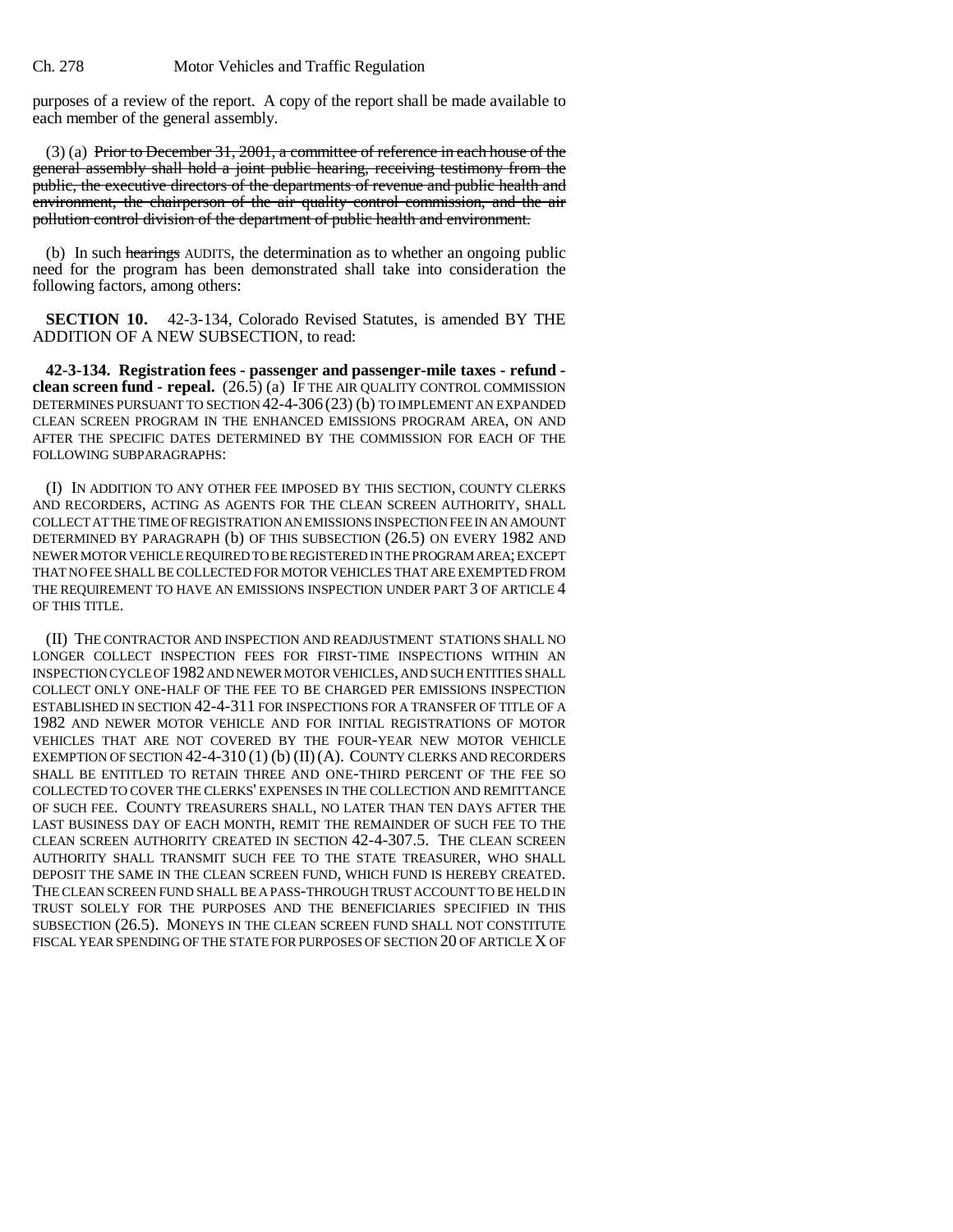THE STATE CONSTITUTION, AND SUCH MONEYS SHALL BE DEEMED CUSTODIAL FUNDS THAT ARE NOT SUBJECT TO APPROPRIATION BY THE GENERAL ASSEMBLY. INTEREST EARNED FROM THE DEPOSIT AND INVESTMENT OF MONEYS IN THE CLEAN SCREEN FUND SHALL BE CREDITED TO THE CLEAN SCREEN FUND, AND THE CLEAN SCREEN AUTHORITY MAY ALSO EXPEND INTEREST EARNED ON THE DEPOSIT AND INVESTMENT OF THE CLEAN SCREEN FUND TO PAY FOR ITS COSTS ASSOCIATED WITH THE IMPLEMENTATION OF HOUSE BILL 01-1402, ENACTED AT THE FIRST REGULAR SESSION OF THE SIXTY-THIRD GENERAL ASSEMBLY.

(III) THE CLEAN SCREEN AUTHORITY SHALL TRANSMIT MONEYS FROM THE CLEAN SCREEN FUND MONTHLY TO THE CONTRACTOR, TO INSPECTION AND READJUSTMENT STATIONS, AND TO FLEET INSPECTION STATIONS IN ACCORDANCE WITH THE FEES DETERMINED BY PARAGRAPH (c) OF THIS SUBSECTION (26.5) WITHIN ONE WEEK AFTER RECEIPT BY THE AUTHORITY FROM THE DEPARTMENT OF REVENUE OF A NOTIFICATION OF THE NUMBER OF FIRST-TIME INSPECTIONS WITHIN AN INSPECTION CYCLE OF 1982 AND NEWER MOTOR VEHICLES REQUIRED TO BE REGISTERED IN THE PROGRAM AREA AND THE NUMBER OF INSPECTIONS FOR A TRANSFER OF TITLE OF 1982 AND NEWER MOTOR VEHICLES REQUIRED TO BE REGISTERED IN THE PROGRAM AREA AND FOR INITIAL REGISTRATIONS IN THE PROGRAM AREA OF 1982 AND NEWER MOTOR VEHICLES THAT ARE NOT COVERED BY THE FOUR-YEAR NEW MOTOR VEHICLE EXEMPTION OF SECTION 42-4-310(1) (b) (II) (A) COMPLETED BY THE CONTRACTOR, INSPECTION AND READJUSTMENT STATIONS, AND FLEET INSPECTION STATIONS IN THE PREVIOUS MONTH.

(b) (I) FOR 1982 AND NEWER MOTOR VEHICLES REQUIRED TO BE REGISTERED IN THE ENHANCED EMISSIONS PROGRAM AREA, FEES COLLECTED PURSUANT TO THIS SUBSECTION (26.5) ARE ONE-HALF OF THE FEE TO BE CHARGED PER ENHANCED EMISSIONS INSPECTION ESTABLISHED IN SECTION 42-4-311 (6), NOT TO EXCEED TWELVE DOLLARS AND FIFTY CENTS.

(II) FOR 1982 AND NEWER MOTOR VEHICLES REQUIRED TO BE REGISTERED IN THE BASIC EMISSIONS PROGRAM AREA, FEES COLLECTED PURSUANT TO THIS SUBSECTION (26.5) ARE SEVEN DOLLARS AND FIFTY CENTS.

(c) MONEYS SHALL BE TRANSMITTED FROM THE CLEAN SCREEN FUND PURSUANT TO THIS SUBSECTION (26.5) AS FOLLOWS:

(I) TO THE CONTRACTOR, IN ACCORDANCE WITH THE FEE TO BE CHARGED PER ENHANCED EMISSIONS INSPECTION ESTABLISHED IN SECTION 42-4-311 (6);

(II) TO INSPECTION AND READJUSTMENT STATIONS, IN ACCORDANCE WITH THE FEE TO BE CHARGED PER BASIC EMISSIONS INSPECTION ESTABLISHED IN SECTION 42-4-311  $(4)$ :

(III) TO THE CONTRACTOR AND INSPECTION AND READJUSTMENT STATIONS, FOR TRANSFERS OF OWNERSHIP OF 1982 AND NEWER MOTOR VEHICLES AND FOR INITIAL REGISTRATIONS IN THE PROGRAM AREA OF MOTOR VEHICLES THAT ARE NOT COVERED BY THE FOUR-YEAR NEW MOTOR VEHICLE EXEMPTION OF SECTION 42-4-310 (1) (b) (II) (A), IN ACCORDANCE WITH THE FEE TO BE CHARGED PER EMISSIONS INSPECTION ESTABLISHED IN SECTION 42-4-311, NOT TO EXCEED: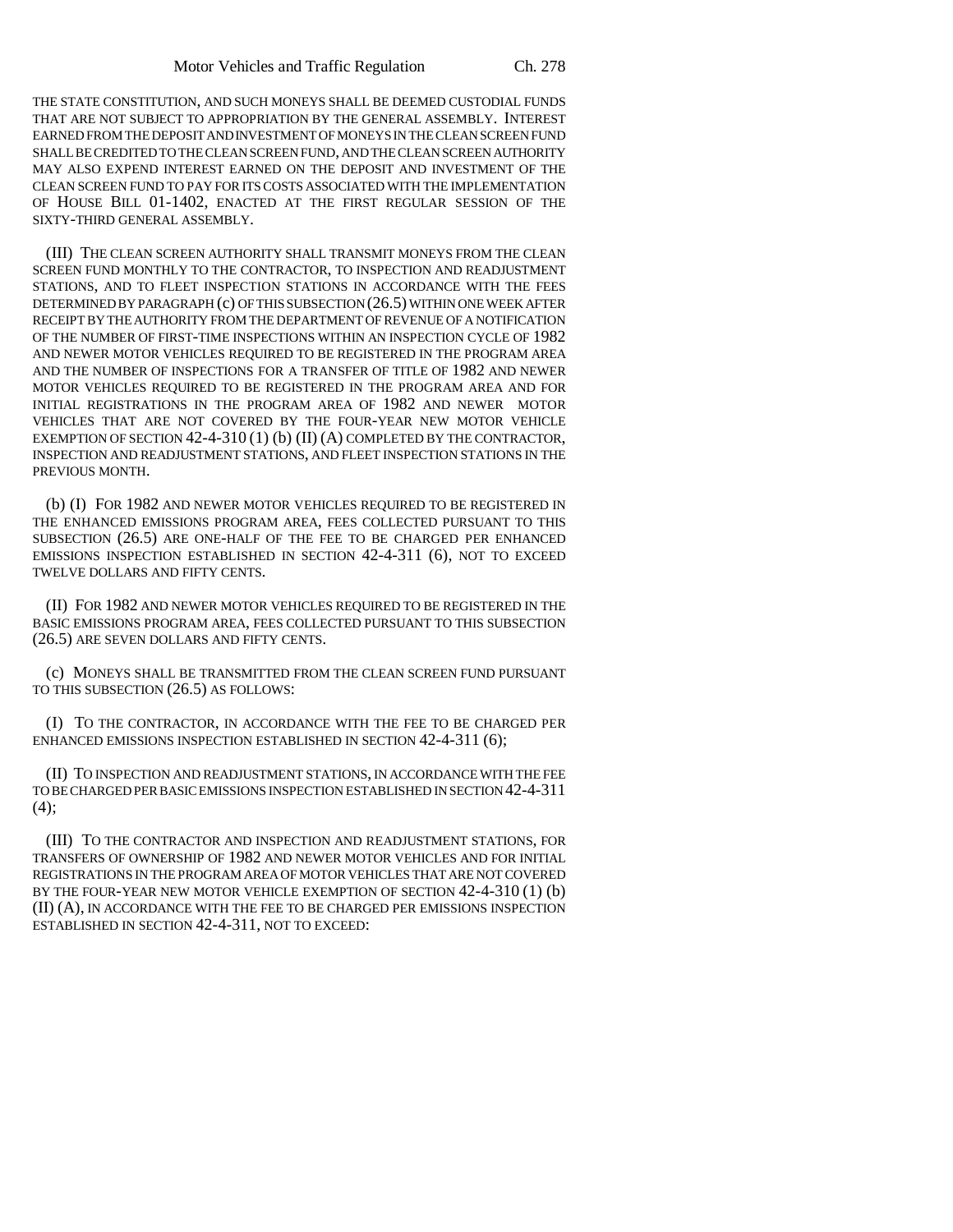Ch. 278 Motor Vehicles and Traffic Regulation

(A) TWELVE DOLLARS AND FIFTY CENTS FOR MOTOR VEHICLES REQUIRED TO BE REGISTERED IN THE ENHANCED EMISSIONS PROGRAM AREA;

(B) SEVEN DOLLARS AND FIFTY CENTS FOR MOTOR VEHICLES REQUIRED TO BE REGISTERED IN THE BASIC EMISSIONS PROGRAM AREA; AND

(IV) TO FLEET INSPECTION STATIONS, AN AMOUNT EQUAL TO THE AMOUNT OF MONEY PAID INTO THE FUND FOR VEHICLES INSPECTED BY SUCH FLEET INSPECTION STATIONS.

(d) THIS SUBSECTION (26.5) SHALL NOT APPLY TO EL PASO COUNTY IF THE COMMISSION HAS EXCLUDED SUCH COUNTY FROM THE CLEAN SCREEN PROGRAM PURSUANT TO SECTION 42-4-306 (23) (a).

(e) THIS SUBSECTION (26.5) IS REPEALED, EFFECTIVE DECEMBER 31, 2007. ANY MONEYS REMAINING IN THE CLEAN SCREEN FUND ON DECEMBER 31, 2007, SHALL REVERT TO THE AIR ACCOUNT ESTABLISHED IN SUBPARAGRAPH (I) OF PARAGRAPH (a) OF SUBSECTION (26) OF THIS SECTION.

**SECTION 11.** 42-4-313 (1) (a), (1) (b), (2), (3) (a), (3) (b), (4) (a), and (4) (c), Colorado Revised Statutes, are amended to read:

**42-4-313. Penalties.** (1) (a) No person shall make, issue, or knowingly use any imitation or deceptively similar or counterfeit certification of emissions control form. or verification of emissions test forms.

(b) No person shall possess a certification of emissions control or verification of emissions test if such person knows the same is fictitious, or was issued for another motor vehicle, or was issued without an emissions inspection having been made when required.

(2) (a) No emissions inspector or emissions mechanic shall issue a certification of emissions control or a verification of emissions test for a motor vehicle which does not qualify for the certification or verification issued.

(b) Any emissions inspector or emissions mechanic who issues a certification of emissions control or verification of emissions test in violation of paragraph (a) of this subsection (2) is guilty of a misdemeanor and, upon conviction thereof, shall be punished by a fine of not less than one hundred dollars nor more than one thousand dollars, or by imprisonment in the county jail for not more than ninety days, or by both such fine and imprisonment.

(3) (a) No person shall operate a motor vehicle registered or required to be registered in this state, or any vehicle otherwise required to display a valid verification of emissions test, nor shall any person allow such a motor vehicle to be parked on public property or on private property available for public use, without such vehicle displaying a valid verification of HAVING PASSED ANY NECESSARY emissions test. The owner of any motor vehicle which THAT is in violation of this paragraph (a) because it is parked without displaying a valid verification of emissions test shall be responsible for payment of any penalty imposed under this section unless such owner proves that the motor vehicle was in the possession of another person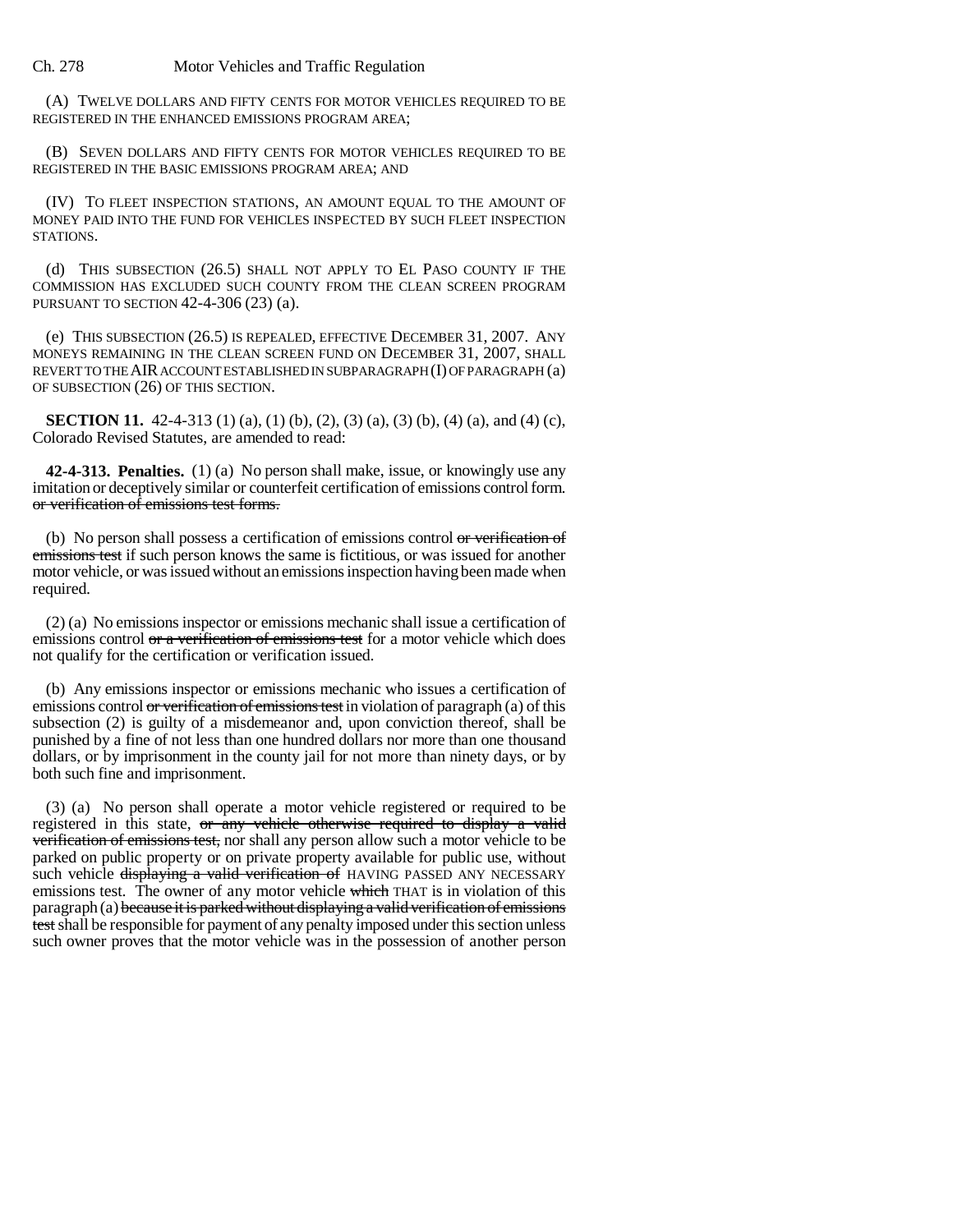without the owner's permission at the time of the violation.

(b) Police officers, at any time upon reasonable cause, may require the driver of a vehicle to stop and submit such vehicle to an inspection in order to determine whether such vehicle has a valid verification of emissions test if required by the provisions of sections 42-4-301 to 42-4-316. In the event that such vehicle does not display a valid verification of emissions test, the officer shall issue a summons to the driver.

(4) (a) For the enhanced emissions program, a contractor who is awarded a contract to perform emissions inspections within the enhanced emissions program area shall be held accountable to the department of public health and environment and the department of revenue. Any such contractor shall be subject to civil penalties in accordance with this section or article 7 of title 25, C.R.S., as appropriate, for any violation of applicable laws or rules and regulations of the department of revenue or the commission.

(c) Pursuant to the provisions of article 4 of title 24, C.R.S., the executive director shall impose administrative fines in amounts set by the executive director of not less than twenty-five dollars and not more than one thousand dollars against any operator or employee operating an inspection and readjustment station, an inspection-only facility, or a motor vehicle dealer test facility, or any contractor operating an enhanced inspection center which OR CLEAN SCREEN CONTRACTOR THAT engages in TWO OR MORE INCIDENTS PER PERSON, STATION, FACILITY, OR CENTER, OF any of the following:

- (I) Test data entry violations;
- (II) Test sequence violations;
- (III) Emission retest procedural violations;
- (IV) Vehicle emissions tag replacement test procedural violations;
- (V) Performing any emissions test on noncertified equipment;
- (VI) Wait-time and lane availability violations; or
- (VII) Physical emissions test examination violations;
- (VIII) KNOWINGLY PASSING FAILING VEHICLES; OR
- (IX) KNOWINGLY FAILING PASSING VEHICLES.

**SECTION 12.** 42-12-102 (1) (b), Colorado Revised Statutes, is amended to read:

**42-12-102. Registration of collectors' items.** (1) (b) (I) No collector's item of model year 1960 or later for which a certification of emissions control is required under the provisions of sections 42-4-301 to 42-4-316 shall be registered under the provisions of this section unless a certification of emissions control is obtained for such collector's item. Reregistration of such collector's item by the same owner shall